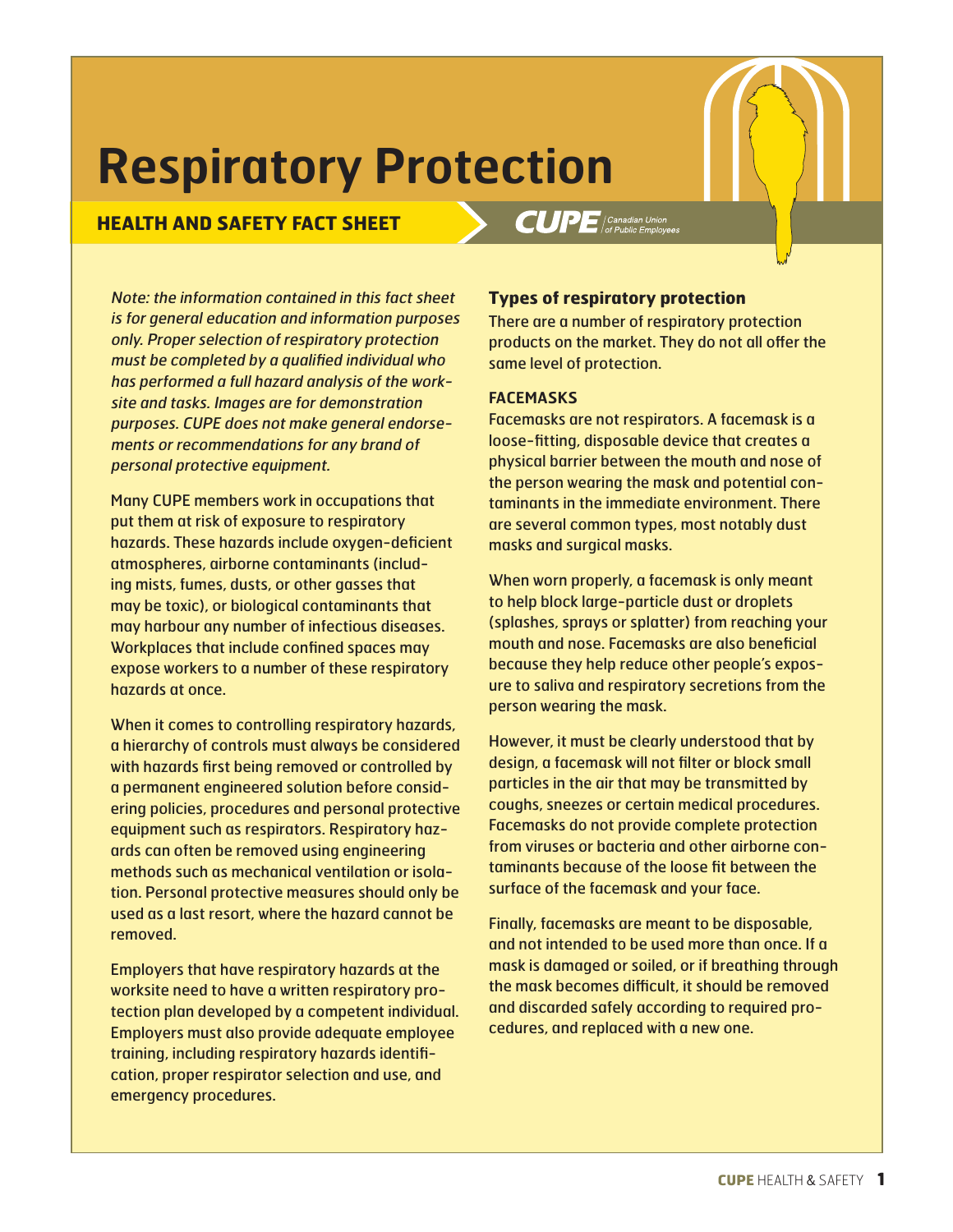### **RESPIRATORS**

The two main types of respirators are supplied-air respirators (SARs) and air-purifying respirators (APRs). The selection of the type of respiratory protection required will depend on the hazards present in the work environment.

#### **SUPPLIED-AIR RESPIRATORS**

Some workplace atmospheres contain concentrations of hazardous substances that put workers in immediate danger.

Known as an "Immediately Dangerous to Life or Health" (IDLH) atmosphere, it poses an immediate threat to life and can cause irreversible adverse health effects, or can impair a person's ability to escapei . In workplaces that contain this type of hazard, air must be continuously supplied to the worker. There are two types of systems that supply air: self-contained breathing apparatus (SCBA) and continuous flow systems.

SCBA systems are designed for short-term work (such as rescue or short entrance into a IDLH atmosphere) and have high-pressure tanks to supply clean air to the worker, a regulator to control the pressure and a respiratory inlet that is composed of either a tight fitting half mask or face shield, or a looser fitting hood or helmet (see imageii).



Continuous flow systems are designed for longer work in controlled or limited work environments, such as research laboratories or paint shops. In these systems, the worker is connected to a continuous air supply through a hose that is

connected to a large tank or external supply. Similar to the SCBA system, the worker wears either a tight-fitting mask or a loose hood or helmet system. Continuous flow systems can also be fitted to full-capsulation body suits.

### **AIR-PURIFYING RESPIRATORS (APRS)**

Probably the most familiar type of respirators are particulate filters. These filters work by passively filtering out harmful particles as air passes through a filtering material. They come in several styles:



- Quarter-mask (covering the nose and mouth)
- Half-face mask (covering from the nose to below the chin), and
- Full-face piece (covering from above the eyes to below the chin).

Note: APRs are not adequate for use in an IDLH atmosphere.

Common particulate respirators seen by CUPE members are partial-face "N95" masks. Air Purifying, particulate filtering respirators are all rated with a letter and a number:

- N-Series filters are designed to be used for protection against solid and water-based particles, but should not be used where oil aerosols are present
- R-Series filters are designed to be used for protection against all particles, and are designed for exposure to oil aerosols, but can only be used for up to 8 hours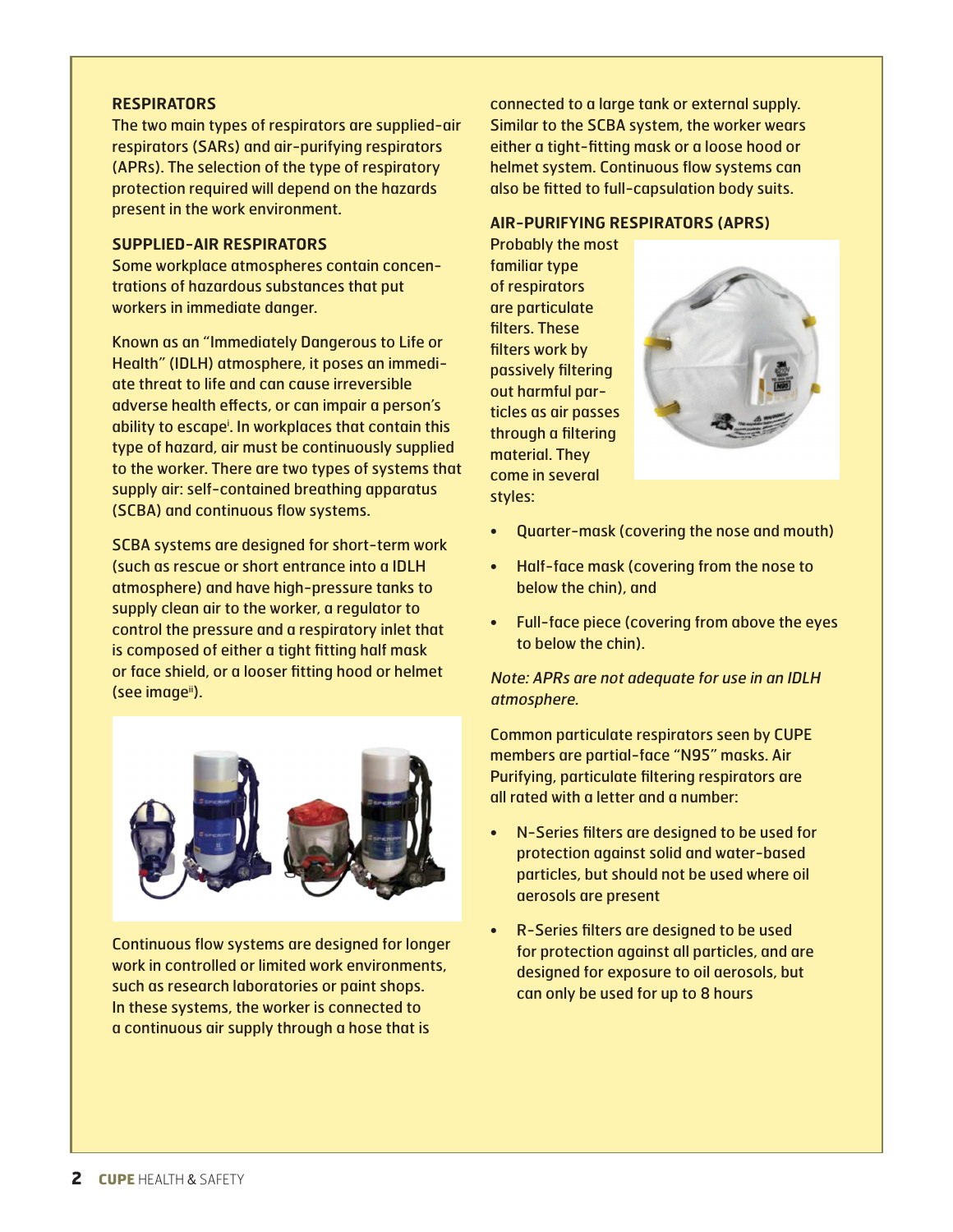• P-Series filters are designed to be used for protection against all particles, and are designed for exposure to oil aerosols, but can be used longer than the R-series

# Here's a tip:

To help you remember the filter series, think of:

- N for "**N**ot resistant to oil"
- R for "**R**esistant to oil"
- P for "oil Proof" iii

Due to the way small particles behave, extremely small particles and large particles are more easily captured by respiratory filter material. For this reason, testing and rating of respiratory masks are completed by determining the percentage of 0.3 µm size particles as they are the most likely to pass through the filter material.

For example:

- A mask rated 95 (i.e. N95) is 95% filter efficient when tested with  $\sim$ 0.3 µm test substance
- A mask rated 99 (i.e. R99) is at least 99% filter efficient when tested with  $\sim$  0.3 µm test substance
- A mask rated 100 (i.e. P100) is at least 99.97% filter efficient when tested with  $\sim$  0.3 µm test substance

### **CHEMICAL CARTRIDGE RESPIRATORS**

These respirators have a chemical cartridge and may also be used in combination with a particulate filter. The chemical cartridge contains a substance that has the ability to collect



molecules of another substance by a process known as sorption. A combination of filters can provide protection against different kinds of contaminants in the air<sup>iv</sup>. It is critical that the correct filter is selected.

For simplicity of identification, the industry has developed a colour code that identifies the type of filtration. Some examples are:

- White = Acid gas
- Black = Organic vapors
- Yellow = Acid gas and organic vapors
- Green = Ammonia or methylamine

### **POWERED AIR-PURIFYING RESPIRATORS (PAPRS)**

These respirators use the same filtration system as other respirators described above but also include a fan to draw air through the filter to the user. They are easier to breathe through but rely on a battery to work properly.

### **LIMITS OF USE**

All respirators have a limited time for use. Particulate filters capture particles, and actually become more efficient until they become too clogged and breathing becomes difficult. Chemical cartridges also become saturated, and will stop working, allowing contaminated air to pass.

Note: It is critical to read the manufacturer's instructions on how often a respirator or filter needs to be changed.

### **FIT-TESTING**

A respirator will not protect a worker if it does not fit properly. All respirators that are designed to fit snuggly to the face (known as "tight fitting") must be properly fit-tested to that worker to ensure that they are getting the correct size. A "fit test" is a procedure that physically tests the seal between the respirator's face piece and a worker's face. It must be performed using the same size and model of respirator the worker will actually be using on the job. Fit testing should be performed every year to ensure that people's facial structure has not changed as a result of a significant weight change.